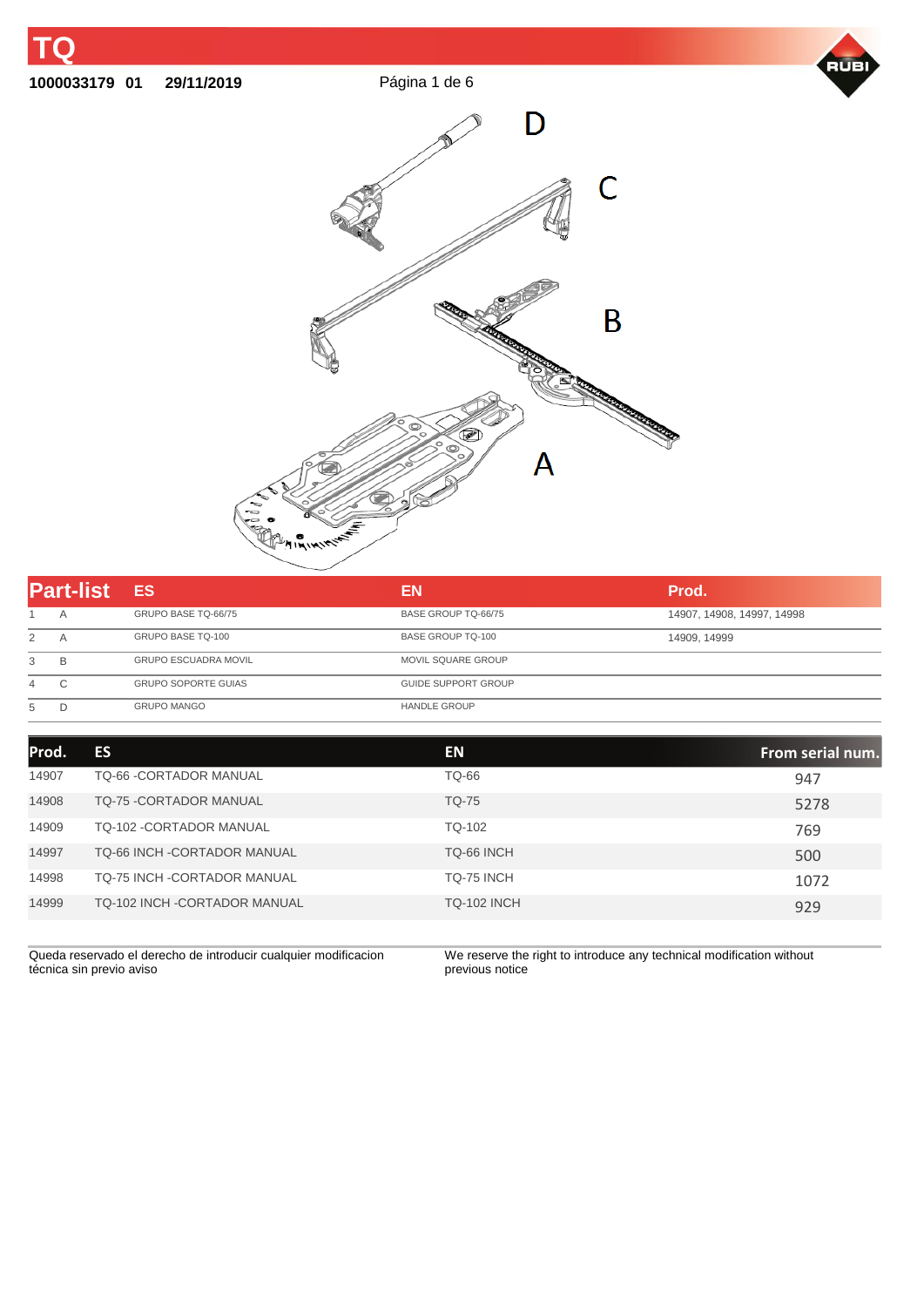## **01 29/11/2019** Página 2 de 6

 $\overline{\mathsf{A}}$ 





| <b>Part-list</b> |       |              | <b>ES</b>                            | <b>EN</b>                         | Prod.                      |
|------------------|-------|--------------|--------------------------------------|-----------------------------------|----------------------------|
|                  | 12086 | 8            | <b>CLIP BASE FLOTANTE TI</b>         | CLIP FLOATING BASE TI             | 14907, 14908, 14997, 14998 |
| 2                | 12156 | $\mathbf{1}$ | <b>BASE FLOTANTE DERECHA TI V2</b>   | FLOATING BASE RIGHT TI V2         | 14907, 14908, 14997, 14998 |
| 3                | 12097 | 4            | MUELLE COMPRESION 35,2X13 Ø1,7       | COMPRESSION SPRING 35,2X13 Ø1,7   | 14907, 14908, 14997, 14998 |
| 4                | 12758 | 1            | <b>BASE TI-75 V5</b>                 | <b>BASE TI-75 V5</b>              | 14908, 14998               |
| 4                | 12757 | 1            | BASE TI-66 V5                        | BASE TI-66 V5                     | 14907, 14997               |
| 5                | 55048 | 2            | TUERCA DIN 985 M8 CL8 ZN AUTOBL.     | HEX LOCK NUT DIN 985 M8 CL8 ZP    | 14907. 14908. 14997. 14998 |
| 6                | 45056 | 2            | ARAND DIN 125 A8,4 ZN                | WASHER DIN 125 A8.4 ZP            | 14907. 14908. 14997. 14998 |
| $\overline{7}$   | 16091 | 2            | TORN DIN 912 M8X25 6.8 ZN NEGRO      | SCREW DIN 912 M8X25 6.8 ZP        | 14907. 14908. 14997. 14998 |
| 8                | 17549 | 5            | CONTERA GOMA ESF.Ø 21X25             | RUBBER ROUND RIBBED INSERT Ø21X25 | 14907. 14908. 14997. 14998 |
| 9                | 45342 | 1            | ASA PLASTICO 116MM M8                | PLASTIC HANDLE 116MM M8           | 14907, 14908, 14997, 14998 |
| 10               | 50002 | $\mathbf 1$  | ARAND DIN 9021 A6,4 PA               | WASHER DIN 9021 A6,4 PA           | 14907, 14908, 14997, 14998 |
| 11               | 12095 | 1            | MUELLE CONICO TI                     | <b>CONIC SPRING TI</b>            | 14907, 14908, 14997, 14998 |
| 12               | 40020 | $\mathbf 1$  | TUERCA DIN 985 M6 CL8 ZN AUTOBLOC    | HEX LOCK NUT DIN 985 M6 CL8 ZP    | 14907, 14908, 14997, 14998 |
| 13               | 12114 | 1            | <b>TUERCA ESPECIAL TI</b>            | <b>NUT ESPECIAL TI</b>            | 14907, 14908, 14997, 14998 |
| 14               | 57318 | 3            | TUERCA REMACHABLE M8 C/V HEX         | RIVETING NUT M8 C/V EXG           | 14907. 14908. 14997. 14998 |
| 15               | 12051 | 1            | <b>BRAZO LATERAL TI/TX NEGRO</b>     | ARM LATERAL TI/TX BLACK           | 14907, 14908, 14997, 14998 |
| 16               | 17177 | 1            | TORN DIN 912 M6X35 6.8 ZN            | SCREW DIN 912 M6X35 6.8 ZP        | 14907, 14908, 14997, 14998 |
| 17               | 12155 |              | <b>BASE FLOTANTE IZQUIERDA TI V2</b> | FLOATING BASE LEFT TI V2          | 14907, 14908, 14997, 14998 |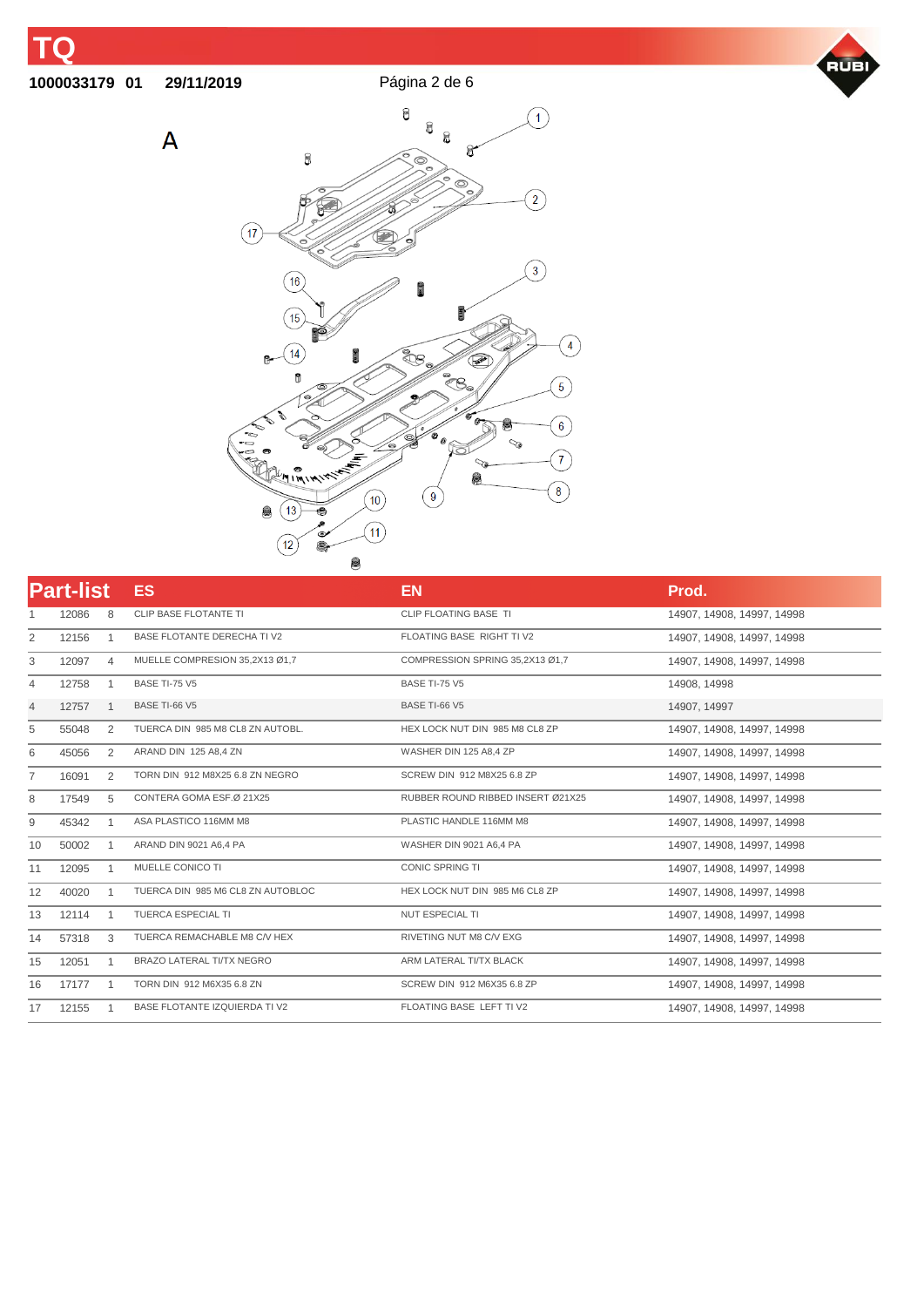**01 29/11/2019** Página 3 de 6

 $\overline{A}$ 





| <b>Part-list</b> |       |    | <b>ES</b>                         | <b>EN</b>                         | Prod.        |  |
|------------------|-------|----|-----------------------------------|-----------------------------------|--------------|--|
| 26               | 12086 | 10 | <b>CLIP BASE FLOTANTE TI</b>      | <b>CLIP FLOATING BASE TI</b>      | 14909, 14999 |  |
| 27               | 17014 |    | BASE FLOTANTE DER.TX-900 V2       | FLOATING BASE RIGHT TX-900 V2     | 14909, 14999 |  |
| 28               | 17015 |    | BASE FLOTANTE IZO TX-900 V2       | FLOATING BASE LEFT TX-900 V2      | 14909, 14999 |  |
| 29               | 12097 | 6  | MUELLE COMPRESION 35,2X13 Ø1,7    | COMPRESSION SPRING 35,2X13 Ø1,7   | 14909, 14999 |  |
| 30               | 17549 | 4  | CONTERA GOMA ESF.Ø 21X25          | RUBBER ROUND RIBBED INSERT Ø21X25 | 14909, 14999 |  |
| 32               | 14175 |    | <b>BASE TQ-1000</b>               | <b>BASE TQ-1000</b>               | 14909, 14999 |  |
| 35               | 57318 | 3  | TUERCA REMACHABLE M8 C/V HEX      | RIVETING NUT M8 C/V EXG           | 14909, 14999 |  |
| 36               | 40020 | 2  | TUERCA DIN 985 M6 CL8 ZN AUTOBLOC | HEX LOCK NUT DIN 985 M6 CL8 ZP    | 14909, 14999 |  |
| 37               | 12095 | 2  | MUELLE CONICO TI                  | <b>CONIC SPRING TI</b>            | 14909, 14999 |  |
| 38               | 12114 | 2  | <b>TUERCA ESPECIAL TI</b>         | <b>NUT ESPECIAL TI</b>            | 14909, 14999 |  |
| 39               | 12051 | 2  | <b>BRAZO LATERAL TI/TX NEGRO</b>  | ARM LATERAL TI/TX BLACK           | 14909, 14999 |  |
| 40               | 50002 | 2  | ARAND DIN 9021 A6,4 PA            | WASHER DIN 9021 A6,4 PA           | 14909, 14999 |  |
| 41               | 17177 | 2  | TORN DIN 912 M6X35 6.8 ZN         | SCREW DIN 912 M6X35 6.8 ZP        | 14909, 14999 |  |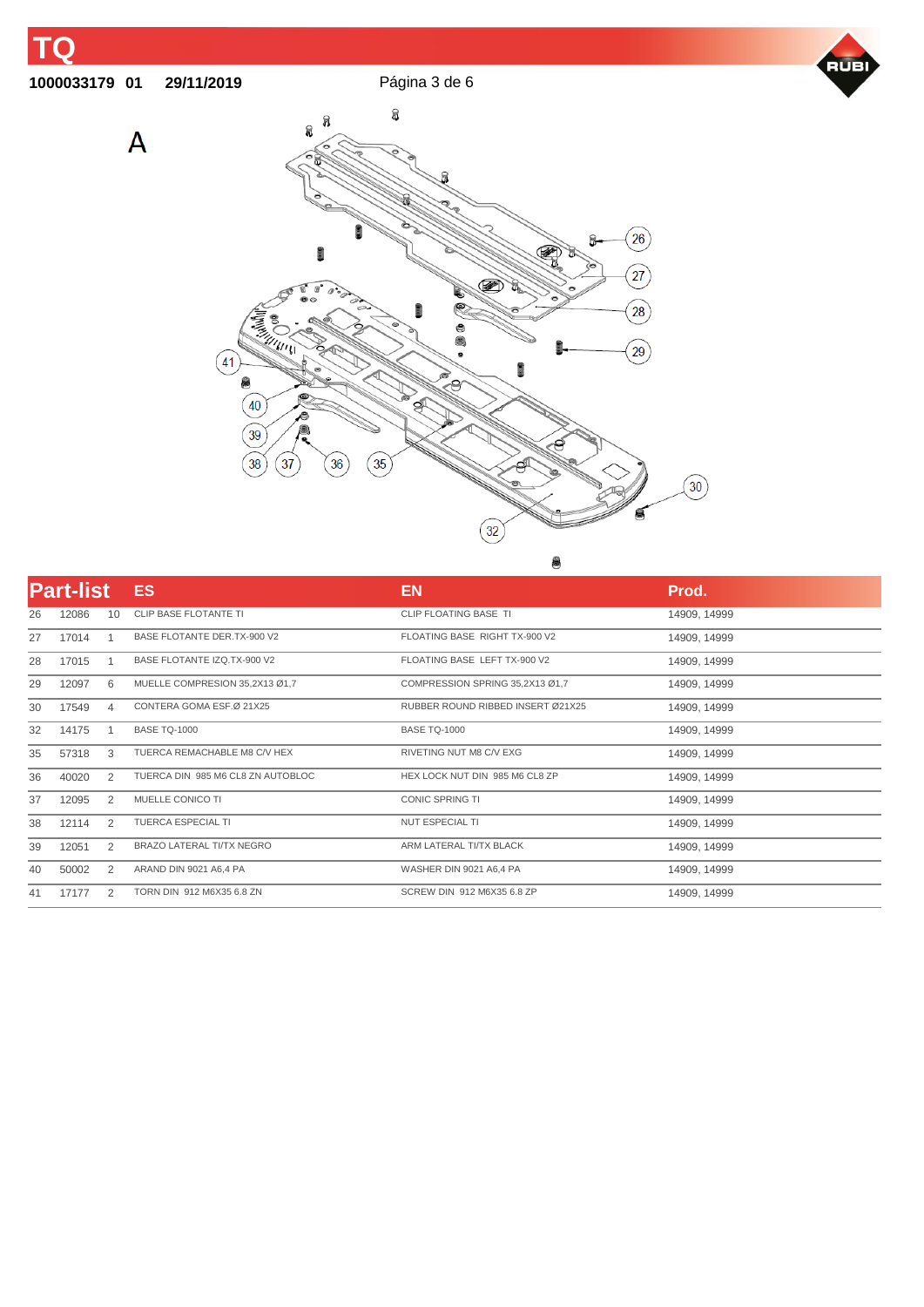## **01 29/11/2019** Página 4 de 6

m



| <b>Part-list</b> |       |              | <b>ES</b>                             | <b>EN</b><br>Prod.               |                     |
|------------------|-------|--------------|---------------------------------------|----------------------------------|---------------------|
| 45               | 18740 | 1            | RECAMBIO ESCUADRA TP-S/TQ MM          | SQUARE SET TP-S/TQ MM            | 14907, 14908, 14909 |
| 45               | 18741 | 1            | RECAMBIO ESCUADRA TP-S/TQ INCH        | SQUARE SET TP-S/TQ INCH          | 14997, 14998, 14999 |
| 46               | 56322 | 1            | TORN DIN 933 M8X60 6.8 ZN             | SCREW DIN 933 M8X60 6.8 ZP       |                     |
| 47               | 17399 | 1            | POMO M8 BAJO ROJO V2                  | <b>RED SHORT KNOB M8 V2</b>      |                     |
| 48               | 17332 | 1            | TAPON POMO M8 ROJO                    | RED KNOB CAP M8                  |                     |
| 49               | 18828 | 1            | GUIA TOPE LATERAL TX MAX V2           | LATERAL TOP GUIDE TX MAX V2      |                     |
| 50               | 12102 | 1            | POMO M10X25 PA                        | PLASTIC KNOB M10X25 PA           |                     |
| 51               | 7357  | 1            | TORN DIN 933 M6X30 6.8 ZN             | SCREW DIN 933 M6X30 6.8 ZP       |                     |
| 52               | 13255 | 1            | POMO M6 ESTANDAR ROJO V2              | RED STANDARD M6 KNOB V2          |                     |
| 53               | 57485 | 1            | TAPON POMO M6 ROJO                    | RED COVER KNOB M6                |                     |
| 54               | 18424 | 1            | TOPE LATERAL GIRATORIO TR MAGNET      | ROTATING LATERAL TOP TR MAGNET   |                     |
| 55               | 12190 | 1            | <b>BOTON ANCLAJE TI/R V2</b>          | <b>LOCKING BUTTON TI/R V2</b>    |                     |
| 56               | 12438 | $\mathbf{1}$ | <b>CUERPO TOPE TI/TX V3</b>           | BODY TOP TI/TX V3                |                     |
| 57               | 12403 | 1            | MUELLE COMPRESION 15,2X7,8 Ø0,8       | COMPRESSION SPRING 15,2X7,8 Ø0,8 |                     |
| 58               | 12416 | 1            | EJE GRADUACION TI/TX V3 PRESELLADO    | ADJUSTING SHAFT TI/TX V3         |                     |
| 104              | 18831 | 1            | CJ.TOPE LATERAL TX-N                  | LATERAL STOP SET TX-N            |                     |
| 105              | 18748 | 1            | RECAMBIO ESCUADRA TP-S/TQ MM C/TOPE   | SQUARE SET TP-S/TQ MM W/STOP     | 14907, 14908, 14909 |
| 105              | 18749 | $\mathbf 1$  | RECAMBIO ESCUADRA TP-S/TQ INCH C/TOPE | SQUARE SET TP-S/TQ INCH W/STOP   | 14997, 14998, 14999 |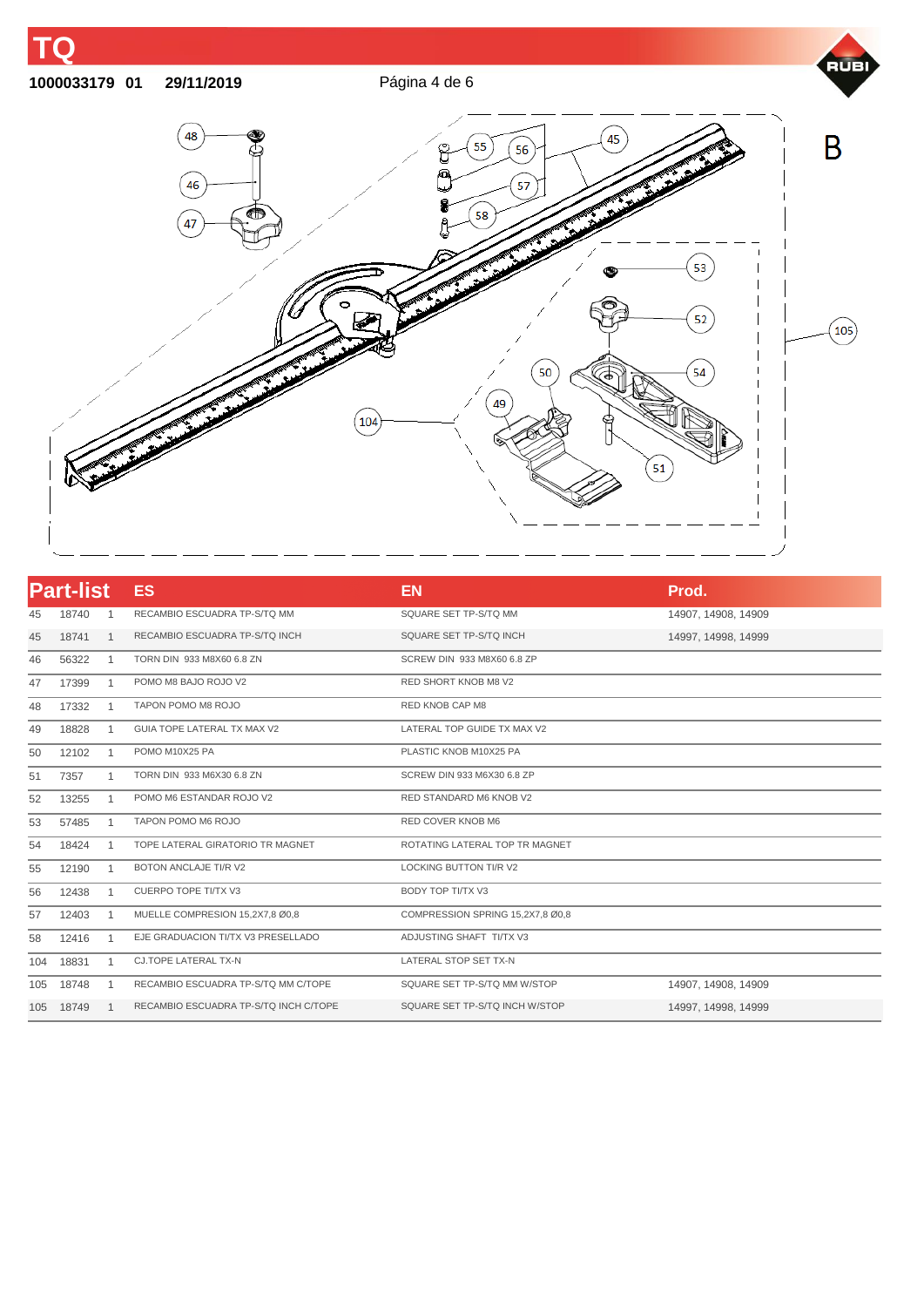## **01 29/11/2019** Página 5 de 6





| <b>Part-list</b> |       |   | <b>ES</b>                         | <b>EN</b>                      | Prod.        |
|------------------|-------|---|-----------------------------------|--------------------------------|--------------|
| 60               | 51227 |   | TORN DIN 912 M8X35 8.8 ZN         | SCREW DIN 912 M8X35 8.8 ZP     |              |
| 61               | 14171 |   | GUIA TQ 27X23,5X1017              | GUIDE TQ 27X23,5X1017          | 14908, 14998 |
| 61               | 14172 |   | GUIA TQ 27X23,5X1271,5            | GUIDE TQ 27X23,5X1271,5        | 14909, 14999 |
| 61               | 14170 |   | GUIA TQ 27X23,5X927               | GUIDE TQ 27X23,5X927           | 14907, 14997 |
| 62               | 61127 | 4 | TORN DIN 912 M6X30 6.8 ZN         | SCREW DIN 912 M6X30 6.8 ZP     |              |
| 63               | 14178 |   | PROTECTOR GOMA TO                 | <b>RUBBER PROTECTION TO</b>    |              |
| 64               | 25177 | 4 | ARAND DIN 125 A6,4 ZN             | WASHER DIN 125 A6,4 ZP         |              |
| 65               | 45038 | 4 | ARAND DIN 9021 A6,4 ZN            | WASHER DIN 9021 A6,4 ZP        |              |
| 66               | 40020 | 4 | TUERCA DIN 985 M6 CL8 ZN AUTOBLOC | HEX LOCK NUT DIN 985 M6 CL8 ZP |              |
| 67               | 14181 | 2 | SOPORTE GUIA TO                   | <b>GUIDE SUPPORT TO</b>        |              |
| 68               | 14387 |   | TOPE CORREDERA TQ                 | <b>STROKE LIMIT TQ</b>         |              |
| 69               | 14388 |   | <b>TORN FINAL CARRERA TQ</b>      | STROKE LIMIT BOLT TQ           |              |